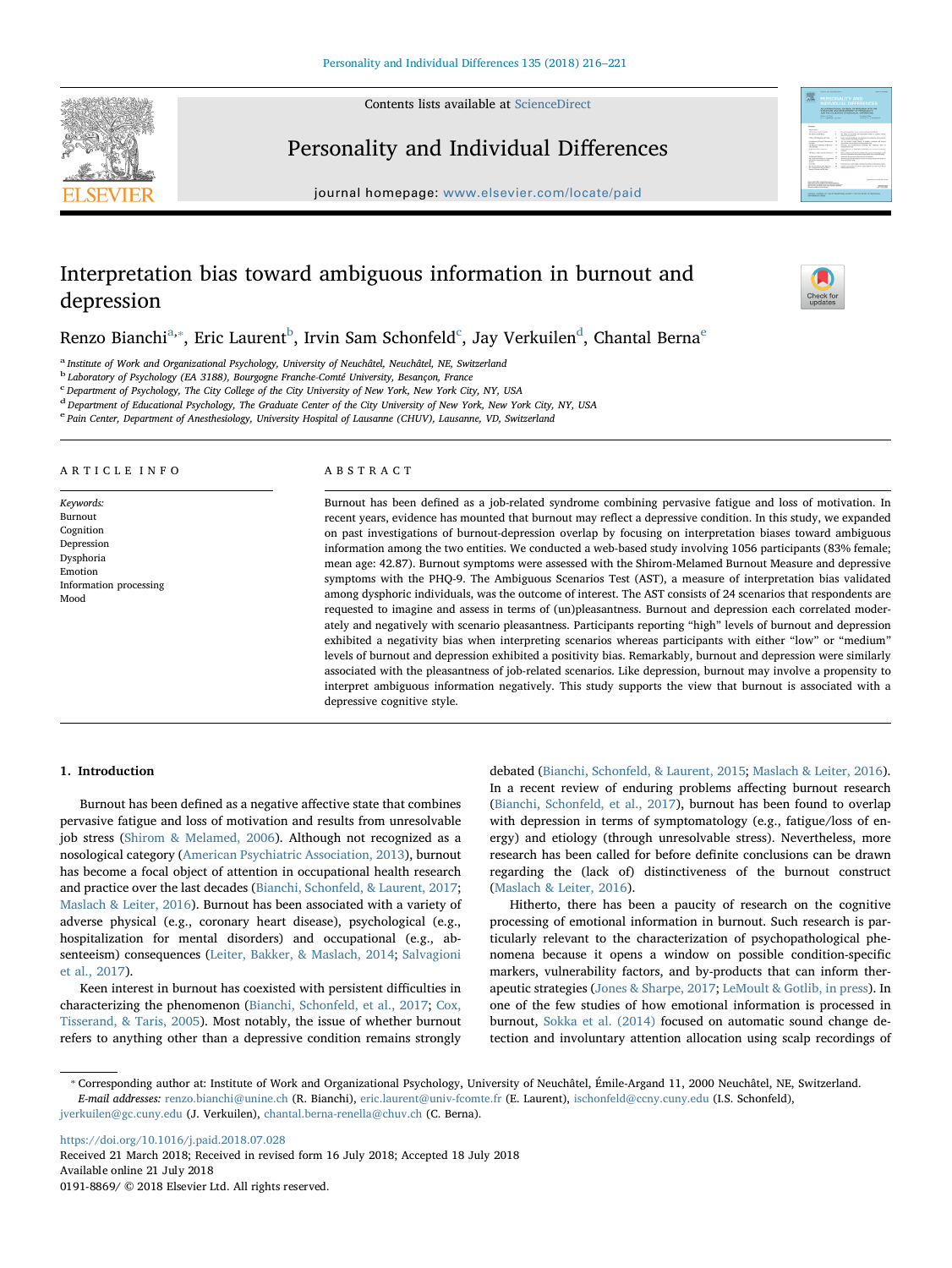event-related potentials. The authors found that burnout was associated with a faster processing of "negative" stimuli and a slower processing of "positive" stimuli. Effects remained after controlling for depressive symptoms. In an eye-tracking study relying on an image free-viewing paradigm, [Bianchi and Laurent \(2015\)](#page-4-8) found that burnout was, like depression, associated with increased attention for "dysphoric" stimuli and decreased attention for "positive" stimuli. In a study employing self-report measures of dysfunctional attitudes (e.g., pathological perfectionism and need for approval), ruminative responses, and pessimistic attributions, [Bianchi and Schonfeld \(2016\)](#page-4-9) observed that burnout was associated with a depressive cognitive style. Finally, increased recall of negative information and decreased recall of positive information have been documented in both burnout and depression ([Bianchi, Laurent, Schonfeld, Bietti, & Mayor, 2018](#page-4-10)).

In this web-based study, we expanded on previous investigations of burnout-depression overlap in cognitive processing by focusing on interpretation biases toward ambiguous information. Evidence suggests that depressive symptoms and disorders are associated with a negativity bias toward ambiguous information [\(Everaert, Podina, & Koster, 2017](#page-4-11)). We hypothesized that burnout would, like depression, involve a propensity to interpret ambiguous information negatively. We tested this hypothesis relying on a relatively large sample of participants—exhibiting a wide array of burnout and depressive symptom levels—and using a validated, self-referential measure of interpretation bias.

#### 2. Methods

### 2.1. Study sample and recruitment procedure

A convenience sample of 1056 French educational staff was recruited (83% female). Respondents' mean age was  $42.87$  (SD = 9.81). The sample mainly included teachers (69%), administrators (15%), professionals having both teaching and supervisory charges (9%), and administrative assistants (4%). The few remaining participants were education assistants, education advisers, school psychologists, accountants, school nurses, and librarians. Respondents' mean length of employment was  $15.82$  years  $(SD = 10.24)$ .

Participants were reached through electronic contacts with the schools of the districts of Lille and Montpellier—nearly 7000 schools—in November 2017. We sent schools a cover email that included a weblink leading to a 15-minute online survey. School administrators were invited to complete the survey themselves and to forward our cover email to the other professionals employed in their schools to give them the possibility of completing the survey as well. The only eligibility criterion for participating in the study was to be currently employed as an educational staff member in an elementary, a middle, or a high school. Educational staff members, particularly teachers, are exposed to chronic job stressors ([Schonfeld, 2001](#page-5-3)). Webbased studies are methodologically viable and particularly useful to ensure adequate statistical power ([Birnbaum, 2004](#page-4-12); [Gosling, Vazire,](#page-4-13) [Srivastava, & John, 2004\)](#page-4-13).

Participation was voluntary and without compensation. Participants were given the possibility of leaving a personal e-mail address in order to be informed of the study results. Participants were guaranteed confidentiality. No school-related identifying information was asked. Only complete surveys were recorded. The study was conducted in accordance with the ethical standards of the institutional research committee of the University of Neuchâtel.

## 2.2. Measures

#### 2.2.1. Depression

Depressive symptoms were assessed with the PHQ-9 [\(Kroenke,](#page-4-14) [Spitzer, & Williams, 2001;](#page-4-14) Cronbach's  $\alpha = 0.86$ ).<sup>[1](#page-1-0)</sup> The PHQ-9 targets the nine diagnostic criteria for major depressive disorder and thus covers depressive symptoms in their variety [\(American Psychiatric](#page-4-0)

[Association, 2013\)](#page-4-0). Respondents rated the frequency of each symptom on a 4-point scale (from 0 for "not at all," to 3 for "nearly every day"), considering the past two weeks.

### 2.2.2. Burnout

Burnout symptoms were assessed with the Shirom-Melamed Burnout Measure (SMBM; [Shirom & Melamed, 2006](#page-5-0); Cronbach's  $\alpha = 0.95$ ).<sup>[2](#page-1-1)</sup> The SMBM includes three subscales: physical fatigue (six items; e.g., "I feel physically drained."; Cronbach's  $\alpha = 0.94$ ), cognitive weariness (five items; e.g., "My thinking process is slow."; Cronbach's  $\alpha$  = 0.95), and emotional exhaustion (three items; e.g., "I feel I am unable to be sensitive to the needs of coworkers and students."; Cronbach's  $\alpha = 0.87$ ). Respondents indicated how they felt over the past two weeks using a 4-point scale (from 0 for "not at all," to 3 for "nearly every day"). The mean correlation among the three subscales of the questionnaire was 0.59.

## 2.2.3. Interpretation bias

The Ambiguous Scenarios Test (AST) was employed for assessing interpretation bias ([Berna, Lang, Goodwin, & Holmes, 2011](#page-4-15); Cronbach's  $\alpha$  = 0.83). The AST was developed to assess interpretation bias in dysphoric individuals and was used in a variety of studies since (e.g., [Orchard, Pass, & Reynolds, 2016](#page-5-4); [Williams et al., 2015](#page-5-5)). The AST consists of 24 scenarios to be rated in terms of pleasantness. Six of the 24 scenarios are job-related (Cronbach's  $\alpha = 0.70$ ).<sup>[3](#page-1-2)</sup> Each scenario has an emotionally ambiguous ending (e.g., "You are going to see a very good friend at the station. You haven't seen them for years. You feel emotional, thinking about how much they might have changed.").

Participants were asked to form a mental image of each scenario, imagining that each scenario happened to them personally. Participants then rated the pleasantness of the images formed. A bipolar scale was employed for pleasantness ratings, ranging from 1 for "very unpleasant" to 9 for "very pleasant." Scores below 5 were thus indicative of unpleasant images and scores above 5 of pleasant images. For the purpose of this study, the AST was translated from English to French by a bilingual psychology researcher. The translated version was then discussed with the first author until a consensus was reached on each item. The French version of the AST is available in Supplementary Material 1. The AST was administered at the beginning of the survey to avoid possible mood alterations in participants due for instance to the completion of the PHQ-9 and the SMBM. Each of the 24 scenarios was presented on a separate (web) page. Job-related scenarios correlated 0.67 with job-unrelated scenarios,  $p < .001$ . Job-related scenarios  $(M = 5.08, SD = 1.15)$  were viewed as less pleasant than job-unrelated scenarios  $(M = 5.57, SD = 0.86), t (1055) = -18.39, p < .001,$ Cohen's  $d = 0.48$ .

## 2.2.4. Sociodemographic and check-up questionnaire

Participants reported their age, sex, profession, and length of employment. In addition, history of depressive disorders was investigated with the following item: "Have you ever been diagnosed for a depressive disorder by a health professional (e.g., a general practitioner, a psychiatrist, a psychologist)? Answer 'Yes' only if this diagnosis has resulted in treatment with medication and/or psychotherapeutic treatment." Finally, participants indicated whether they experienced interruptions when performing the AST. Of the 1056 participants, 197 (19%) reported interruptions. Because interruptions (coded 0 for "absent" and 1 for "present") were uncorrelated to AST scores ( $r = -0.03$ ,

<span id="page-1-0"></span><sup>1</sup> Both the English and French versions of the PHQ-9 can be found here: [http://www.phqscreeners.com/.](http://www.phqscreeners.com/)  $2$  Both the English and French versions of the SMBM can be found here:

<span id="page-1-1"></span><http://www.shirom.org/arie/index.html>. <sup>3</sup> Job-related scenarios are scenarios 11, 12, 14, 22, 23, and 24 as displayed in

<span id="page-1-2"></span>Supplementary Material 1.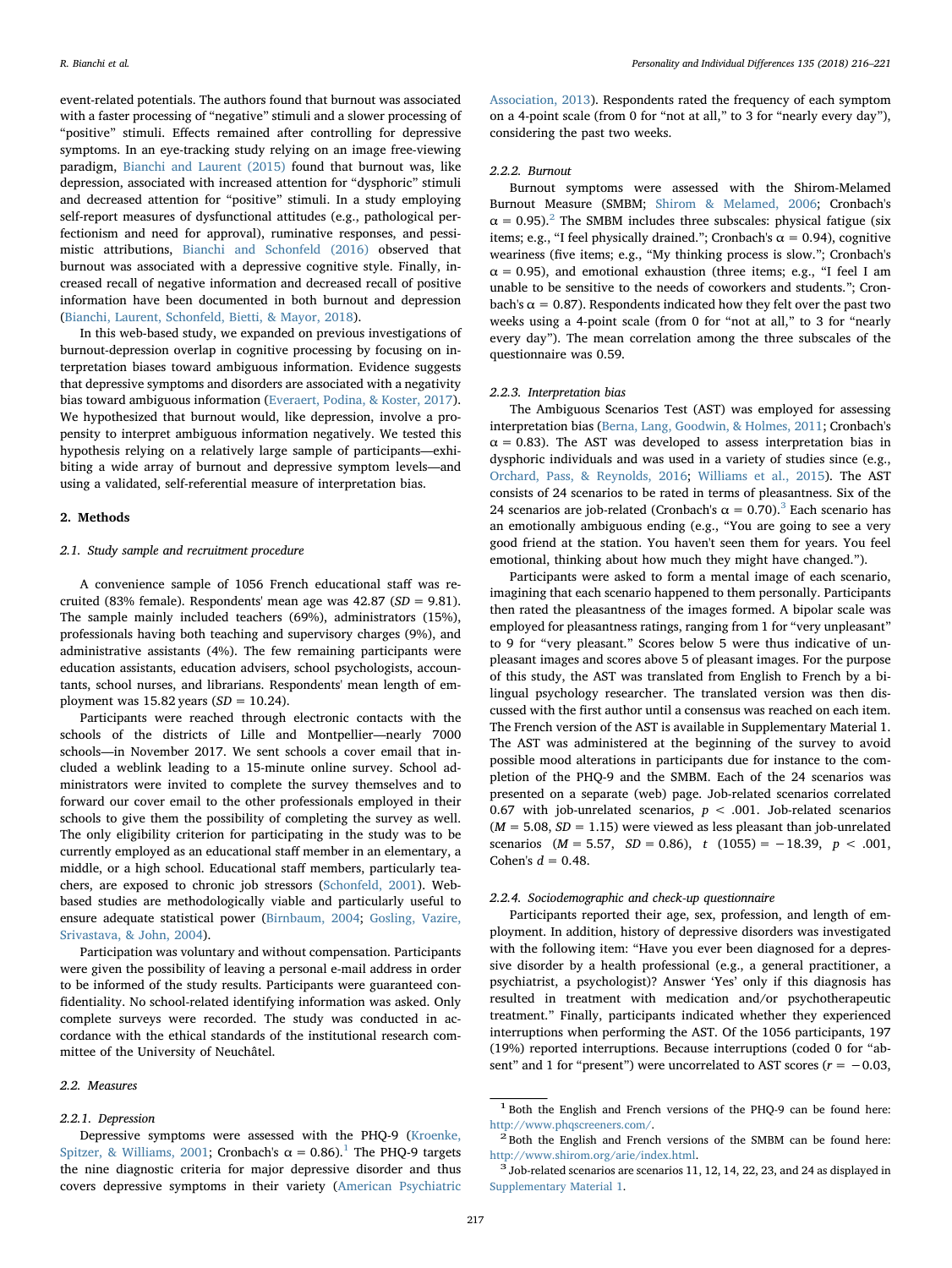$p = .37$ , we did not exclude interrupted participants from our analyses.

# 2.3. Data analyses

We conducted both dimensional (continuum-based) and categorical (group-based) analyses. We examined the collected data using correlation analysis, confirmatory factor analysis (CFA), analysis of variance, analysis of covariance, Tukey's post-hoc test, one-sample t-test, and  $\chi^2$ test. To investigate the effects of burnout and depression on scenario pleasantness categorically, participants were divided into groups based on their burnout and depression scores. A "low burnout", a "medium burnout," and a "high burnout" group were defined by SMBM scores ranging from 0 to 0.99, 1 to 1.99, and 2 to 3, respectively. A "low depression", a "medium depression," and a "high depression" group were defined by PHQ-9 scores ranging from 0 to 0.99, 1 to 1.99, and 2 to 3, respectively. This modus operandi allowed us to (a) cover the continua of burnout and depression and (b) coherently compare burnout and depression in a context in which no "case-finding" cut-off score and no consensual diagnostic criteria for burnout are available ([Bianchi, Schonfeld, et al., 2017](#page-4-1)).

# 3. Results

# 3.1. Correlational analysis and CFA

Treated as dimensional variables, depression and burnout correlated markedly with one another,  $r = 0.81$ ,  $p < .001$ . In light of this strong correlation, we took a granular look at the relationship between burnout—as measured by the SMBM—and depression—as assessed by the PHQ-9—by conducting a CFA. We initially focused on the SMBM items in a way that is consistent with the SMBM subscales (see [Toker,](#page-5-6) [Melamed, Berliner, Zeltser, & Shapira, 2012,](#page-5-6) p. 841). Given their skewness, we treated the items as ordinal, and used the weighted least squares approach to a CFA. We initially let (a) the items making up each subscale serve as indicators of one burnout-related factor and labeled the factor by the subscale's name and (b) the PHQ-9 items as indicators of a Depression factor. For rational, a priori reasons we let some PHQ-9 items cross-load: PHQ-9 items 3 (sleep disturbance) and 4 (fatigue/loss of energy) on the Physical Fatigue factor and PHQ-9 item 7 (concentration impairment) on the Cognitive Weariness factor. Later to improve fit, we also let PHQ-9 item 8 (psychomotor malfunction) crossload on the Cognitive Weariness factor. Allowing for such cross-loadings generally reduces the magnitude of the cross-factor correlations. Because SMBM item 4 ("I feel fed up") was problematic (from a theoretical perspective, it did not reflect physical fatigue well; from a practical standpoint, it cross-loaded on every factor), we excluded it from the CFA; doing so further improved model fit.

In view of the large correlations among the hypothesized factors (e.g., Depression-Physical Fatigue, 0.80; Depression-Cognitive Weariness, 0.72; Depression-Emotional Exhaustion, 0.65), we conducted a second-order CFA. Each of the first-order factors loaded on one higher-order factor ([Fig. 1\)](#page-2-0). The fit statistics were satisfactory:  $RMSEA = 0.059$ ; CFI = 0.991.

Scenario pleasantness was found to be moderately correlated with

both depression,  $r = -0.49$ ,  $p < .001$ , and burnout,  $r = -0.43$ , p < .001. Burnout correlated −0.37, and depression −0.40, with the pleasantness of job-related scenarios, ps < 0.001. Scenario pleasantness was uncorrelated to sex,  $r = 0.04$ ,  $p = .22$ , and length of employment,  $r = 0.02$ ,  $p = .51$ , and weakly correlated to age,  $r = 0.13$ ,  $p < .001$ , and history of depressive disorders,  $r = -0.14$ ,  $p < .001$ . Age and history of depressive disorders were used as covariates in subsequent analyses of burnout, depression, and scenario pleasantness.

## 3.2. Depressive symptoms and scenario pleasantness

Regarding depression-related groups, an effect of group membership on scenario pleasantness was found,  $F(2, 1053) = 116.13$ ,  $p < .001$ , partial  $n^2 = 0.18$ . Tukey's post-hoc test showed that the three groups differed from each other, all  $ps < 0.001$ . Cohen's ds ranged from 0.52 to 1.26. The "low depression" group exhibited the highest pleasantness score whereas the "high depression" group exhibited the lowest pleasantness score ([Table 1](#page-3-0)). The effect of group membership on scenario pleasantness was essentially unchanged when age and history of depressive disorders were introduced as covariates. When burnout was introduced as a dimensional covariate, the effect of depression remained significant albeit reduced in size by 83% (partial  $\eta^2$  falling from 0.18 to 0.03). A similar pattern of results was obtained when we examined the pleasantness of job-related scenarios.

The mean pleasantness score of each of the three depression-related groups was tested against the value of 5—the central point of the AST rating scale separating positive interpretations from negative interpretations. The "low depression" group exhibited a positivity bias,  $t$  $(592) = 24.10, p < .001$ , mean difference = 0.75 (95% confidence interval: [0.69, 0.82]). The "medium depression" group exhibited a positivity bias as well,  $t(379) = 3.33$ ,  $p < .01$ , mean difference = 0.13 (95% confidence interval: [0.05, 0.21]). Lastly, the "high depression" group demonstrated a negativity bias,  $t(82) = -3.16$ ,  $p < .01$ , mean difference =  $-0.32$  (95% confidence interval:  $[-0.53, -0.12]$ ).

Analyses involving only job-related scenarios revealed the following pattern of results. The "low depression" group exhibited a positivity bias, t (592) = 9.75,  $p < .001$ , mean difference = 0.41 (95% confidence interval: [0.33, 0.49]). The "medium depression" group exhibited a negativity bias, t (379) =  $-3.92$ , p < .001, mean difference =  $-0.23$  (95% confidence interval:  $[-0.35, -0.11]$ ). The "high depression" group presented with a negativity bias,  $t$  (82) =  $-6.29$ ,  $p < .001$ , mean difference = -0.81 (95% confidence interval:  $[-1.06, -0.55]$ ).

# 3.3. Burnout symptoms and scenario pleasantness

Regarding burnout-related groups, an effect of group membership on scenario pleasantness was also found,  $F(2, 1053) = 101.57$ ,  $p < .001$ , partial  $\eta^2 = 0.16$ . Tukey's post-hoc test showed that the three groups differed from each other, all ps < 0.001. Cohen's ds ranged from 0.62 to 1.21. The "low burnout" group exhibited the highest pleasantness score whereas the "high burnout" group exhibited the lowest pleasantness score ([Table 2](#page-3-1)). The effect of group membership on scenario pleasantness was essentially unaltered when age and history of

> Fig. 1. Summary of our second-order confirmatory factor analysis. The first-order factors of Depression and Physical Fatigue had the highest loadings on the higher-order factor, 0.89 and 0.87, respectively. Cognitive Weariness loaded almost as highly on the higher-order factor, 0.82. Emotional Exhaustion had the smallest, although not insubstantial, loading, 0.77.

<span id="page-2-0"></span>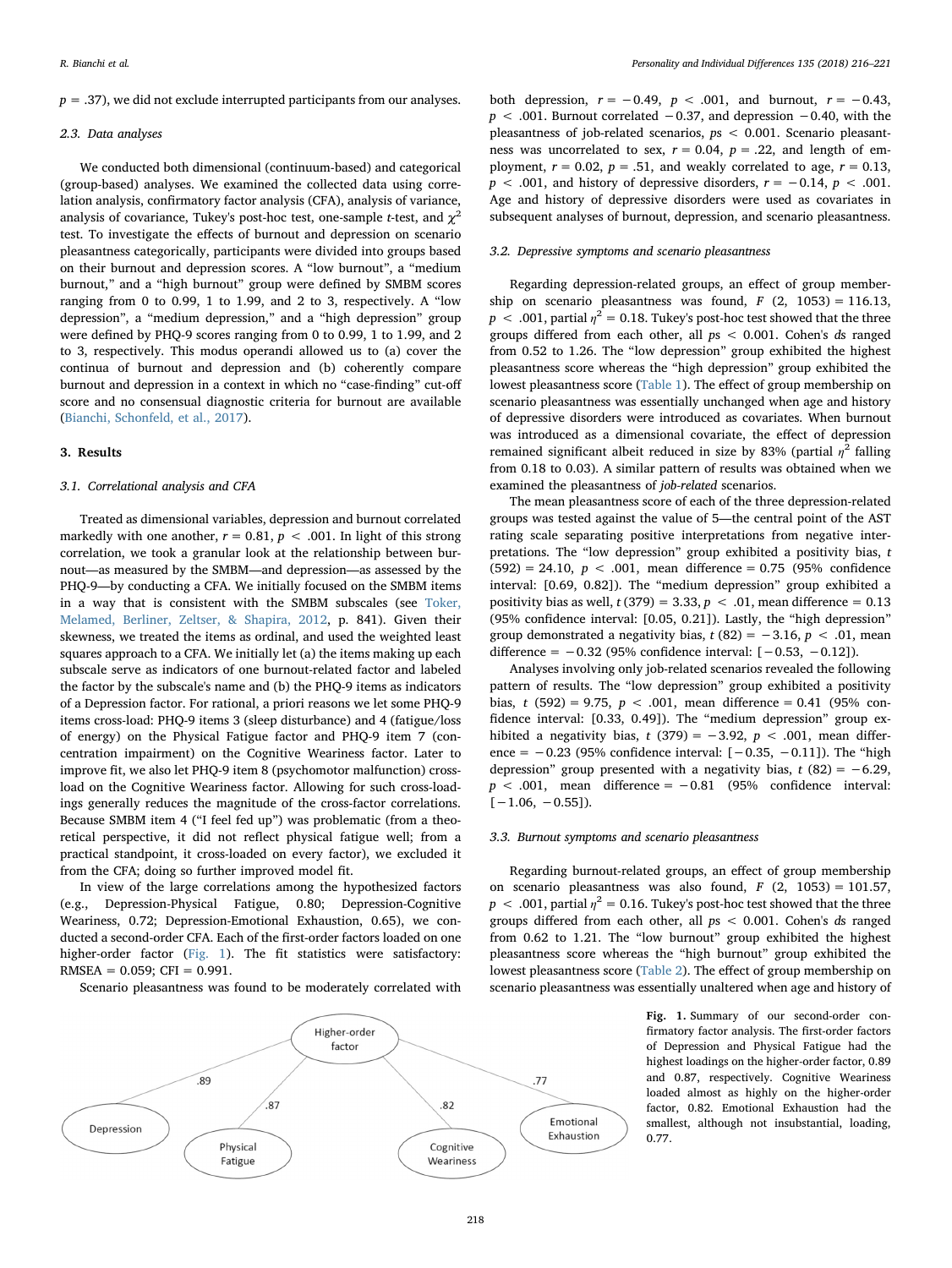#### <span id="page-3-0"></span>Table 1

| Characteristics of the "low depression" ( $n = 593$ ), "medium depression" ( $n = 380$ ), and "high depression" ( $n = 83$ ) groups. |  |  |  |  |
|--------------------------------------------------------------------------------------------------------------------------------------|--|--|--|--|
|--------------------------------------------------------------------------------------------------------------------------------------|--|--|--|--|

|                                                               | "Low depression" group |       | "Medium depression" group |       | "High depression" group |           |                                        |
|---------------------------------------------------------------|------------------------|-------|---------------------------|-------|-------------------------|-----------|----------------------------------------|
|                                                               | $\boldsymbol{M}$       | SD    | $\boldsymbol{M}$          | SD    | M                       | <b>SD</b> | <b>ANOVA</b><br><i>p</i> value $(n^2)$ |
| Depressive symptoms (0-3)                                     | 0.47                   | 0.26  | 1.37                      | 0.28  | 2.29                    | 0.26      | < 0.001(0.82)                          |
| Interpretation bias – scenario pleasantness $(1-9)$           | 5.75                   | 0.76  | 5.13                      | 0.78  | 4.68                    | 0.93      | < 0.001(0.18)                          |
| Interpretation bias – job-related scenario pleasantness (1–9) | 5.41                   | 1.02  | 4.77                      | 1.15  | 4.19                    | 1.17      | < 0.001(0.12)                          |
| Burnout symptoms (0-3)                                        | 0.56                   | 0.42  | 1.40                      | 0.52  | 2.17                    | 0.57      | < 0.001(0.55)                          |
| Age (in years)                                                | 43.81                  | 9.63  | 41.63                     | 10.01 | 41.88                   | 9.51      | 0.002(0.01)                            |
| Length of employment (in years)                               | 16.24                  | 10.41 | 14.98                     | 9.84  | 16.73                   | 10.73     | 0.121(0.00)                            |
|                                                               | $\%$                   |       | $\%$                      |       | $\%$                    |           | $\gamma^2$ test<br>$p$ value (Phi)     |
| Female sex                                                    | 81                     |       | 87                        |       | 78                      |           | 0.032(0.08)                            |
| History of depressive disorders                               | 24                     |       | 37                        |       | 52                      |           | < 0.001(0.19)                          |

Notes. ANOVA: analysis of variance; M: mean; SD: standard deviation.

The results of the ANOVAs reported here do not include any control variable.

depressive disorders were introduced as covariates. When depression was introduced as a dimensional covariate, the effect of burnout remained significant albeit reduced in size by 94% (partial  $\eta^2$  falling from 0.16 to 0.01). A similar pattern of results was obtained when we examined the pleasantness of job-related scenarios.

The mean pleasantness score of each of the three burnout-related groups was tested against the value of 5—the central point of the AST rating scale separating positive interpretations from negative interpretations. The "low burnout" group exhibited a positivity bias, t  $(564) = 22.12, p < .001, \text{ mean difference} = 0.73 (95\% \text{ confidence})$ interval: [0.67, 0.80]). The "medium burnout" group exhibited a positivity bias as well,  $t$  (379) = 6.38,  $p$  < .001, mean difference = 0.25 (95% confidence interval: [0.17, 0.32]). Lastly, the "high burnout" group demonstrated a negativity bias, t (110) =  $-3.63$ , p < .001, mean difference = −0.33 (95% confidence interval: [−0.50, −0.15]).

Analyses involving only job-related scenarios revealed the following pattern of results. The "low burnout" group exhibited a positivity bias,  $t$  $(564) = 9.49, p < .001$ , mean difference = 0.41 (95% confidence interval: [0.33, 0.50]). The "medium burnout" group exhibited a negativity bias,  $t(379) = -2.71$ ,  $p < .01$ , mean difference =  $-0.16$  (95%) confidence interval:  $[-0.27, -0.04]$ ). The "high burnout" group presented with a negativity bias,  $t(110) = -7.01$ ,  $p < .001$ , mean difference =  $-0.77$  (95% confidence interval:  $[-0.99, -0.56]$ ).

# 4. Discussion

We examined whether burnout involves, like depression, a negative interpretation bias toward ambiguous information. A total of 1056 participants rated the (un)pleasantness of scenarios as part of the

AST—a self-referential measure of interpretation bias validated among dysphoric individuals. Results showed that burnout and depression each correlated moderately and negatively with scenario pleasantness. Participants reporting "high" levels of burnout and depressive symptoms exhibited a negativity bias when interpreting scenarios whereas participants with either "low" or "medium" levels of burnout and depressive symptoms exhibited a positivity bias. Our findings thus suggest that, like depression, burnout is associated with a propensity to interpret ambiguous information in a negative way.

Our results add to prior findings suggesting that burnout and depression show similar alterations in the processing of emotional information at attentional, mnemonic, attitudinal, and inferential levels ([Bianchi & Laurent, 2015;](#page-4-8) [Bianchi, Laurent, et al., 2018;](#page-4-10) [Bianchi &](#page-4-9) [Schonfeld, 2016;](#page-4-9) [Cavanagh & Geisler, 2006](#page-4-16); [Sokka et al., 2014\)](#page-5-2). The present study suggests that burnout and depression share common characteristics in terms of interpretation of emotionally ambiguous stimuli. Our finding that participants with either "low" or "medium" levels of burnout and depression exhibited a positivity bias is consistent with prior findings on interpretation biases among healthy individuals ([Menne-Lothmann et al., 2014](#page-5-7)).<sup>[4](#page-4-17)</sup>

That burnout and depression were similarly associated with the pleasantness of job-related scenarios further questions the relevance of a domain-based distinction between burnout and depression ([Bianchi &](#page-4-18) [Brisson, 2017](#page-4-18); [Gauche, de Beer, & Brink, 2017](#page-4-19)). Our results are in keeping with those of [Bianchi and Laurent's \(2015\)](#page-4-8) study, in which burnout and depression were related to similar attentional alterations toward work-unrelated emotional information. Previous research may have both underestimated the pervasiveness of burnout symptoms and overlooked the fact that "classical" depressive symptoms can be job-

#### <span id="page-3-1"></span>Table 2

Characteristics of the "low burnout" (n = 565), "medium burnout" (n = 380), and "high burnout" (n = 111) groups.

|                                                               | "Low burnout" group |       | "Medium burnout" group |       | "High burnout" group |           |                                        |  |
|---------------------------------------------------------------|---------------------|-------|------------------------|-------|----------------------|-----------|----------------------------------------|--|
|                                                               | M                   | SD    | M                      | SD    | $\boldsymbol{M}$     | <b>SD</b> | <b>ANOVA</b><br><i>p</i> value $(n^2)$ |  |
| Burnout symptoms (0–3)                                        | 0.46                | 0.28  | 1.36                   | 0.29  | 2.40                 | 0.31      | < 0.001(0.83)                          |  |
| Interpretation bias – scenario pleasantness $(1-9)$           | 5.73                | 0.79  | 5.25                   | 0.75  | 4.67                 | 0.95      | < 0.001(0.16)                          |  |
| Interpretation bias - job-related scenario pleasantness (1-9) | 5.41                | 1.03  | 4.84                   | 1.12  | 4.23                 | 1.16      | < 0.001(0.12)                          |  |
| Depressive symptoms (0–3)                                     | 0.54                | 0.37  | 1.24                   | 0.49  | 1.93                 | 0.51      | < 0.001(0.55)                          |  |
| Age (in years)                                                | 43.69               | 9.85  | 41.80                  | 9.80  | 42.37                | 9.28      | 0.012(0.01)                            |  |
| Length of employment (in years)                               | 16.21               | 10.31 | 15.13                  | 10.03 | 16.22                | 10.58     | 0.259(0.00)                            |  |
|                                                               | $\%$                |       | $\%$                   |       | $\%$                 |           | $\gamma^2$ test                        |  |
|                                                               |                     |       |                        |       |                      |           | $p$ value (Phi)                        |  |
| Female sex                                                    | 80                  |       | 86                     |       | 87                   |           | 0.017(0.09)                            |  |
| History of depressive disorders                               | 24                  |       | 37                     |       | 48                   |           | < 0.001(0.17)                          |  |
|                                                               |                     |       |                        |       |                      |           |                                        |  |

Notes. ANOVA: analysis of variance; M: mean; SD: standard deviation.

The results of the ANOVAs reported here do not include any control variable.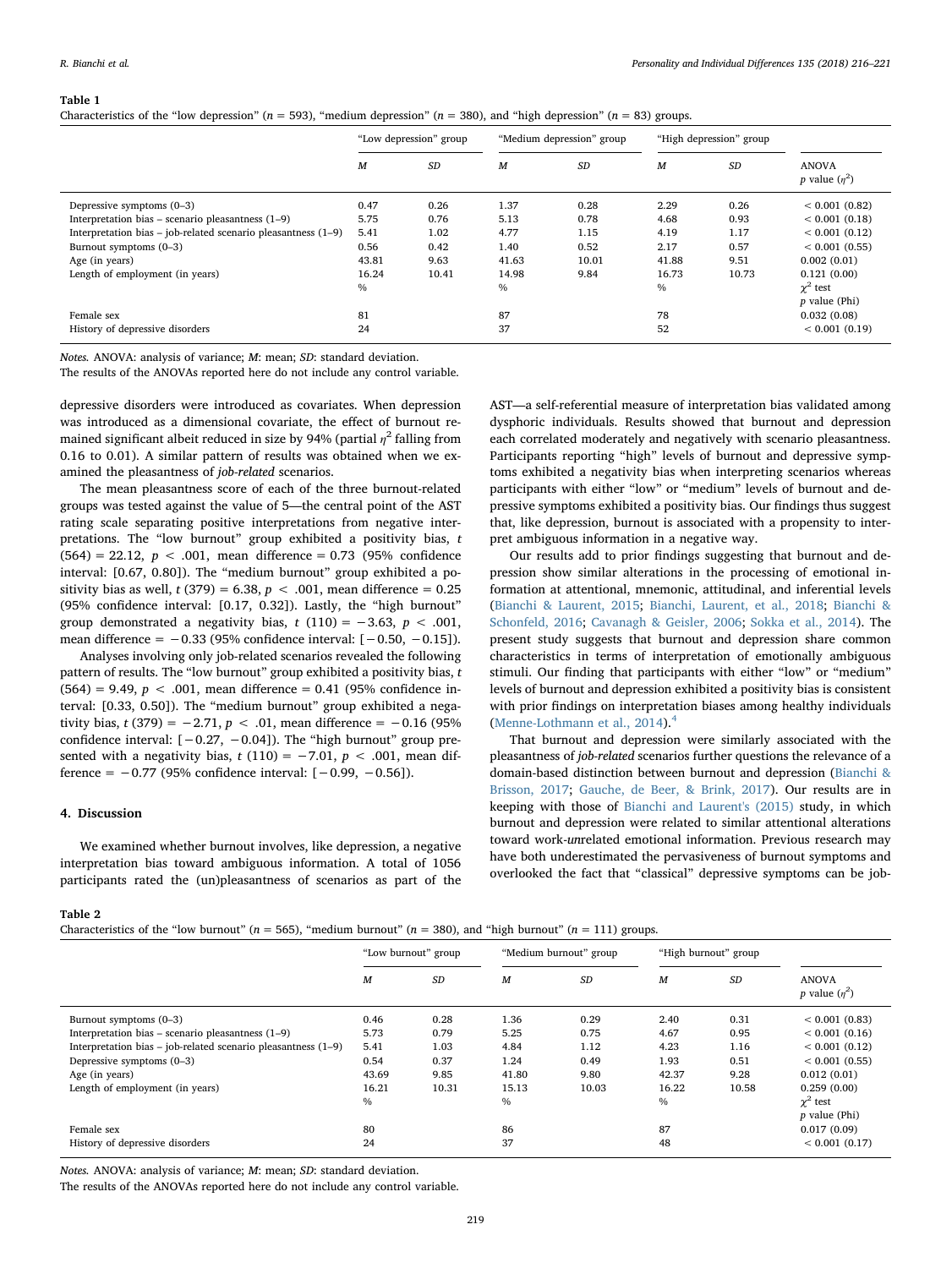#### induced (e.g., [Melchior et al., 2007\)](#page-5-8).

Consistent with the results of many previous studies, we found a strong correlation between burnout and depression. [Sokka et al. \(2014\)](#page-5-2), for example, found a correlation of 0.71 between burnout—assessed with the Maslach Burnout Inventory-General Survey—and depression—assessed with the Beck Depression Inventory-II. Correlations of such magnitudes are in fact commonly observed when two measures of burnout symptoms (see [Shirom & Melamed, 2006](#page-5-0); see also [Halbesleben](#page-4-20) [& Demerouti, 2005](#page-4-20)) or two measures of depressive symptoms (see [Bianchi, Rolland, & Salgado, 2018\)](#page-4-21) are examined. The results of our correlational analyses were reinforced by the results of our CFA. Indeed, the identified first-order factors—Depression, Physical Fatigue, Cognitive Weariness, and Emotional Exhaustion—were found to load strongly on the second-order factor, suggesting that the first-order factors were manifestations of one overarching factor. Burnout-depression overlap was also reflected in the fact that the control of (a) burnout in depression-related analyses and (b) depression in burnoutrelated analyses resulted in dramatic reductions (by 83%–94%) in the effect sizes associated with the main independent variables. All in all, our results are consistent with a growing body of evidence suggesting that the discriminant validity of the burnout construct is highly problematic ([Bianchi, Schonfeld, et al., 2017](#page-4-1)).

Negative interpretation bias may play an important role in the development and maintenance of burnout/depressive symptoms in the occupational sphere. How ambiguous information is interpreted, for instance during interpersonal interactions with colleagues and superiors, or with respect to job demands in general, is likely to affect individuals' appraisal of daily work-related stimuli as being stressful or not [\(Schmidt, Roesler, Kusserow, & Rau, 2014](#page-5-9); [Zhou, Yan, Che, &](#page-5-10) [Meier, 2015\)](#page-5-10). The propensity to interpret ambiguous information in a negative manner may thus be worth considering in the prevention and treatment of burnout/depressive symptoms in the work context ([Hirsch,](#page-4-22) [Meeten, Krahe, & Reeder, 2016;](#page-4-22) [Menne-Lothmann et al., 2014](#page-5-7)), although more research on cognitive bias modification therapies is needed [\(Jones & Sharpe, 2017](#page-4-6)).

Our study has several limitations. First, our study sample only included educational staff members and mainly involved female participants. This characteristic promotes sample homogeneity but diminishes the study's external validity. This being mentioned, the female to male ratio observed in our study is consistent with the fact that French elementary, middle, and high schools employ a vast majority of women; in elementary schools, for instance, the proportion of female employees is above 80% ([Ministère de l'Éducation nationale, 2017\)](#page-5-11). Second, due to our recruitment procedure, we could not determine the response rate. While the number of contacted schools was known, we had no information on either the proportion of school administrators who relayed our invitation or the proportion of invited educational staff who eventually responded. The study might thus have attracted respondents with specific profiles. We note, however, that our study relied on a relatively large sample of participants ( $N = 1056$ )—such sample sizes are seldom found in research on cognitive biases [\(Everaert et al.,](#page-4-11) [2017\)](#page-4-11)—that included individuals with various levels of burnout and depressive symptoms, a key point in an "analytical study" such as ours (see [Kristensen, 1995, p. 21\)](#page-4-23). Third, the use of self-report measures is susceptible to various response biases (e.g., acquiescence bias). Fourth, we could not conduct analyses at the school level (e.g., using multilevel analysis) because school-related identifying information was not asked. Fifth, although "Internet findings generalize across presentation formats, are not adversely affected by nonserious or repeat responders, and are consistent with findings from traditional methods" [\(Gosling](#page-4-13) [et al., 2004, p. 93\)](#page-4-13), web-based studies can involve disadvantages, such as higher rates of drop out [\(Birnbaum, 2004\)](#page-4-12).

Overall, our study suggests that burnout is, like depression, associated with a propensity to interpret ambiguous information negatively. Our findings support the view that burnout involves a depressive cognitive style.

Supplementary data to this article can be found online at [https://](https://doi.org/10.1016/j.paid.2018.07.028) [doi.org/10.1016/j.paid.2018.07.028.](https://doi.org/10.1016/j.paid.2018.07.028)

## Acknowledgements

The authors thank Adrian Bangerter and Guillaume Python for their help with the translation of the Ambiguous Scenarios Test.

#### References

- <span id="page-4-0"></span>American Psychiatric Association (2013). [Diagnostic and statistical manual of mental dis](http://refhub.elsevier.com/S0191-8869(18)30423-9/rf0005)orders [\(5th ed.\). Washington, DC: American Psychiatric Publishing.](http://refhub.elsevier.com/S0191-8869(18)30423-9/rf0005)
- <span id="page-4-15"></span>Berna, C., Lang, T. J., Goodwin, G. M., & Holmes, E. A. (2011). Developing a measure of interpretation bias for depressed mood: An ambiguous scenarios test. Personality and Individual Differences, 51(3), 349–354. <https://doi.org/10.1016/j.paid.2011.04.005>.
- <span id="page-4-18"></span>Bianchi, R., & Brisson, R. (2017). Burnout and depression: Causal attributions and construct overlap. Journal of Health Psychology. [https://doi.org/10.1177/](https://doi.org/10.1177/1359105317740415)
- 1359105317740415 [\(Advance online publication\).](https://doi.org/10.1177/1359105317740415)
- <span id="page-4-8"></span>Bianchi, R., & Laurent, E. (2015). Emotional information processing in depression and burnout: An eye-tracking study. European Archives of Psychiatry and Clinical Neuroscience, 265(1), 27–34. <https://doi.org/10.1007/s00406-014-0549-x>.
- <span id="page-4-9"></span>Bianchi, R., & Schonfeld, I. S. (2016). Burnout is associated with a depressive cognitive style. Personality and Individual Differences, 100, 1–5. [https://doi.org/10.1016/j.paid.](https://doi.org/10.1016/j.paid.2016.01.008) [2016.01.008](https://doi.org/10.1016/j.paid.2016.01.008).
- <span id="page-4-10"></span>Bianchi, R., Laurent, E., Schonfeld, I. S., Bietti, L. M., & Mayor, E. (2018). Memory bias toward emotional information in burnout and depression. Journal of Health Psychology. <https://doi.org/10.1177/1359105318765621> (Advance online [publication\).](https://doi.org/10.1177/1359105318765621)
- <span id="page-4-21"></span>Bianchi, R., Rolland, J.-P., & Salgado, J. F. (2018). Burnout, depression, and borderline personality: A 1,163-participant study. Frontiers in Psychology, 8, 2336. [https://doi.](https://doi.org/10.3389/fpsyg.2017.02336) [org/10.3389/fpsyg.2017.02336](https://doi.org/10.3389/fpsyg.2017.02336).
- <span id="page-4-5"></span>Bianchi, R., Schonfeld, I. S., & Laurent, E. (2015). Burnout-depression overlap: A review. Clinical Psychology Review, 36, 28–41. [https://doi.org/10.1016/j.cpr.2015.01.004.](https://doi.org/10.1016/j.cpr.2015.01.004)
- <span id="page-4-1"></span>Bianchi, R., Schonfeld, I. S., & Laurent, E. (2017). Burnout: Moving beyond the status quo. International Journal of Stress Management. <https://doi.org/10.1037/str0000088> [\(Advance online publication\)](https://doi.org/10.1037/str0000088).
- <span id="page-4-12"></span>Birnbaum, M. H. (2004). Human research and data collection via the internet. Annual Review of Psychology, 55, 803–832. [https://doi.org/10.1146/annurev.psych.55.](https://doi.org/10.1146/annurev.psych.55.090902.141601) [090902.141601](https://doi.org/10.1146/annurev.psych.55.090902.141601).
- <span id="page-4-16"></span>Cavanagh, J., & Geisler, M. W. (2006). Mood effects on the ERP processing of emotional intensity in faces: A P3 investigation with depressed students. International Journal of Psychophysiology, 60(1), 27–33. <https://doi.org/10.1016/j.ijpsycho.2005.04.005>.
- <span id="page-4-4"></span>Cox, T., Tisserand, M., & Taris, T. (2005). The conceptualization and measurement of burnout: Questions and directions. Work and Stress, 19(3), 187–191. [https://doi.org/](https://doi.org/10.1080/02678370500387109) [10.1080/02678370500387109](https://doi.org/10.1080/02678370500387109).
- <span id="page-4-11"></span>Everaert, J., Podina, I. R., & Koster, E. H. W. (2017). A comprehensive meta-analysis of interpretation biases in depression. Clinical Psychology Review, 58, 33–48. [https://doi.](https://doi.org/10.1016/j.cpr.2017.09.005) [org/10.1016/j.cpr.2017.09.005.](https://doi.org/10.1016/j.cpr.2017.09.005)
- <span id="page-4-19"></span>Gauche, C., de Beer, L. T., & Brink, L. (2017). Exploring demands from the perspective of employees identified as being at risk of burnout. International Journal of Qualitative Studies on Health and Well-Being, 12(1), 1361783. [https://doi.org/10.1080/](https://doi.org/10.1080/17482631.2017.1361783) [17482631.2017.1361783](https://doi.org/10.1080/17482631.2017.1361783).
- <span id="page-4-13"></span>Gosling, S. D., Vazire, S., Srivastava, S., & John, O. P. (2004). Should we trust web-based studies? A comparative analysis of six preconceptions about Internet questionnaires. American Psychologist, 59(2), 93–104. <https://doi.org/10.1037/0003-066X.59.2.93>.
- <span id="page-4-20"></span>Halbesleben, J. R. B., & Demerouti, E. (2005). The construct validity of an alternative measure of burnout: Investigating the English translation of the Oldenburg Burnout Inventory. Work & Stress, 19(3), 208–220. [https://doi.org/10.1080/](https://doi.org/10.1080/02678370500340728) [02678370500340728.](https://doi.org/10.1080/02678370500340728)
- <span id="page-4-22"></span>Hirsch, C. R., Meeten, F., Krahe, C., & Reeder, C. (2016). Resolving ambiguity in emotional disorders: The nature and role of interpretation biases. Annual Review of Clinical Psychology, 12, 281–305. [https://doi.org/10.1146/annurev-clinpsy-021815-](https://doi.org/10.1146/annurev-clinpsy-021815-093436) [093436](https://doi.org/10.1146/annurev-clinpsy-021815-093436).
- <span id="page-4-6"></span>Jones, E. B., & Sharpe, L. (2017). Cognitive bias modification: A review of meta-analyses. Journal of Affective Disorders, 223, 175–183. [https://doi.org/10.1016/j.jad.2017.07.](https://doi.org/10.1016/j.jad.2017.07.034) [034](https://doi.org/10.1016/j.jad.2017.07.034).
- <span id="page-4-23"></span>Kristensen, T. S. (1995). The demand-control-support model: Methodological challenges for future research. Stress Medicine, 11(1), 17–26. [https://doi.org/10.1002/smi.](https://doi.org/10.1002/smi.2460110104) [2460110104](https://doi.org/10.1002/smi.2460110104).
- <span id="page-4-14"></span>Kroenke, K., Spitzer, R. L., & Williams, J. B. W. (2001). The PHQ-9: Validity of a brief depression severity measure. Journal of General Internal Medicine, 16(9), 606–613. <https://doi.org/10.1046/j.1525-1497.2001.016009606.x>.
- <span id="page-4-3"></span>[Leiter, M. P., Bakker, A. B., & Maslach, C. \(2014\).](http://refhub.elsevier.com/S0191-8869(18)30423-9/rf0095) Burnout at work: A psychological perspective. [New York, NY: Psychology Press.](http://refhub.elsevier.com/S0191-8869(18)30423-9/rf0095)
- <span id="page-4-7"></span>LeMoult, J., & Gotlib, I. H. (2018). Depression: A cognitive perspective. Clinical Psychology Review. <https://doi.org/10.1016/j.cpr.2018.06.008> (in press).<br>Maslach, C., & Leiter, M. P. (2016). Understanding the burnout experience: Recent
- <span id="page-4-2"></span>

<span id="page-4-17"></span><sup>&</sup>lt;sup>4</sup> This finding also confirms that the scenarios of the AST are not a priori biased toward negative interpretations.